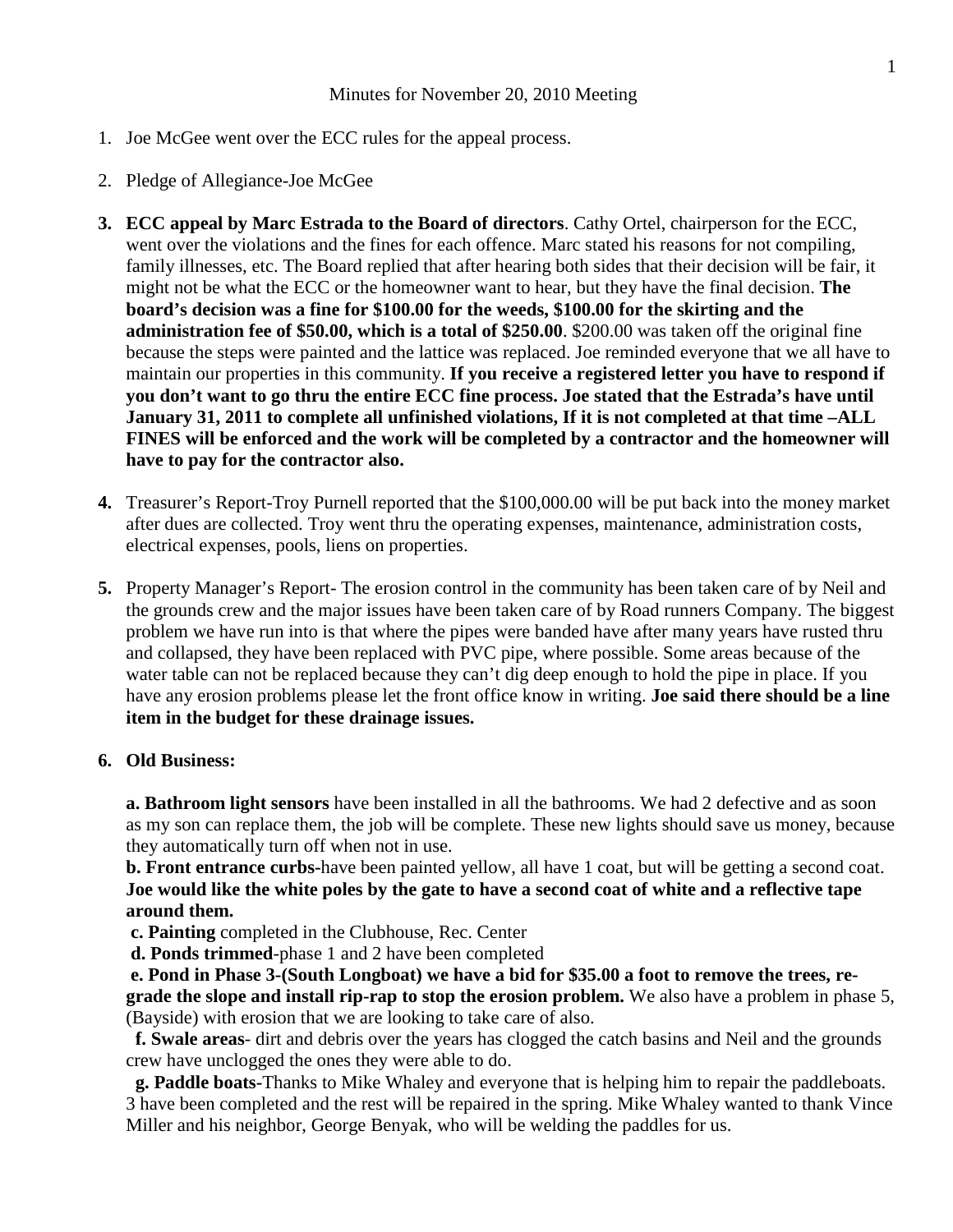**h. Letter about hiring a code enforcement officer** to monitor the ECC violations in the community. This will be discussed in the budget if it is necessary to have everyone comply with the ECC rules of the development. Joe said that we would probably need an officer for about 6 months out of a year and the cost would probably be around \$30,000.00. The letter going out would explain the details of a code enforcement officer and their duties and if it is necessary to have one to enforce the guidelines of our community.

**i.** Generator at the guard shack-for when storms knock out the electric, this could still operate the gate. The electrician recommended not less than 10 kilowatts and the cost would be around \$4,000.00.This is only a suggestion; we got a bid for it because of the storms knocking out the electric over the years. Put on Hold

**j. Additional street lights-** there are 4 locations that are in need of lights at a cost of around \$1,000.00 a pole street light. Joe said we are in need of these in certain areas because of the thefts that occurred this year in this area.

**h. Cones on top of the light poles- i**n the community to **d**eter the birds from landing and leaving their droppings. **Budget Item**

- **i.** Joe thanked **Keith for removing the stump behind Lot#208.**
- **j. Andy Lapinski** repaired the door knob in the Rec. Center
- **k. Signs were straightened**
- **l. Basketball back board has been painted**
- **m. Lights for the entrance sign have been elevated to show sign.**
- **n. Boat storage yard has had the vegetation trimmed way back, weed whacked and sprayed with chemicals**
- **o. Grills-re painted, picnic tables repaired**
- **p. Painted the 6 X 6post at the entrance sign**
- **q. Fixed the ties at the playground**
- **r. boat storage area will have the trees trimmed back and new lines painted**

**s. Laundry room door-to open into the room instead of out, because of the wind damage New Business:**

- a. **Pool Contract -2011-**Troy will talk to the pool company about lowering the price if they can. **Vince Castelli made a motion to accept the bid from Best Aquatic for pool staffing, etc. Bob Molle 2<sup>nd</sup> the motion and all were in favor.** Joe wants Troy to have the other pool company come out and take a look at small cracks around the edge, coping, of the Clubhouse pool.
- b. **Rec. Center Floor- Troy made a motion to accept the bid for carpet in the Rec. Center from Peter's Flooring for \$7,000.00, with a warranty on workmanship. It** was 2<sup>nd</sup> by Vince Castelli and all were in favor. **Bob Molle made a motion to accept the bid from Peter's Flooring for \$700.00 for epoxy on the laundry room floor, Vince Miller 2nd and all were in favor. Troy Purnell made a motion to accept the bid from Peter's flooring for \$1,700.00 for the dance floor** and to have it completed by Christmas and bill after New Years, Vince Castelli  $2^{nd}$  and all were in favor. That will be a total of \$9,400.00 for all the flooring to be put into the budget. Closed signs will have to be posted when the work is being done.
- c. **Bid from Road Runners for re sealing the Clubhouse parking lot-\$4,036.00.** Troy talked to Road Runners and they told him we could wait a couple years. **Put On Hold**
- d. **Wifi-** Bids to increase the coverage areas in the development. **Budget item.**
- **e. Dog Walk area- Troy Purnell made a motion to provide material for a split rail fence with wire on the back side and homeowners labor will be used and cost is not to exceed \$1,500.00. Joe McGee 2nd the motion and 4 were in favor and 1 was not.** A sign will have to be put up that says the dog owners are liable for damage and for clean-up after their dogs. Joe asked Cathy and Lisa to get volunteers to erect the fence.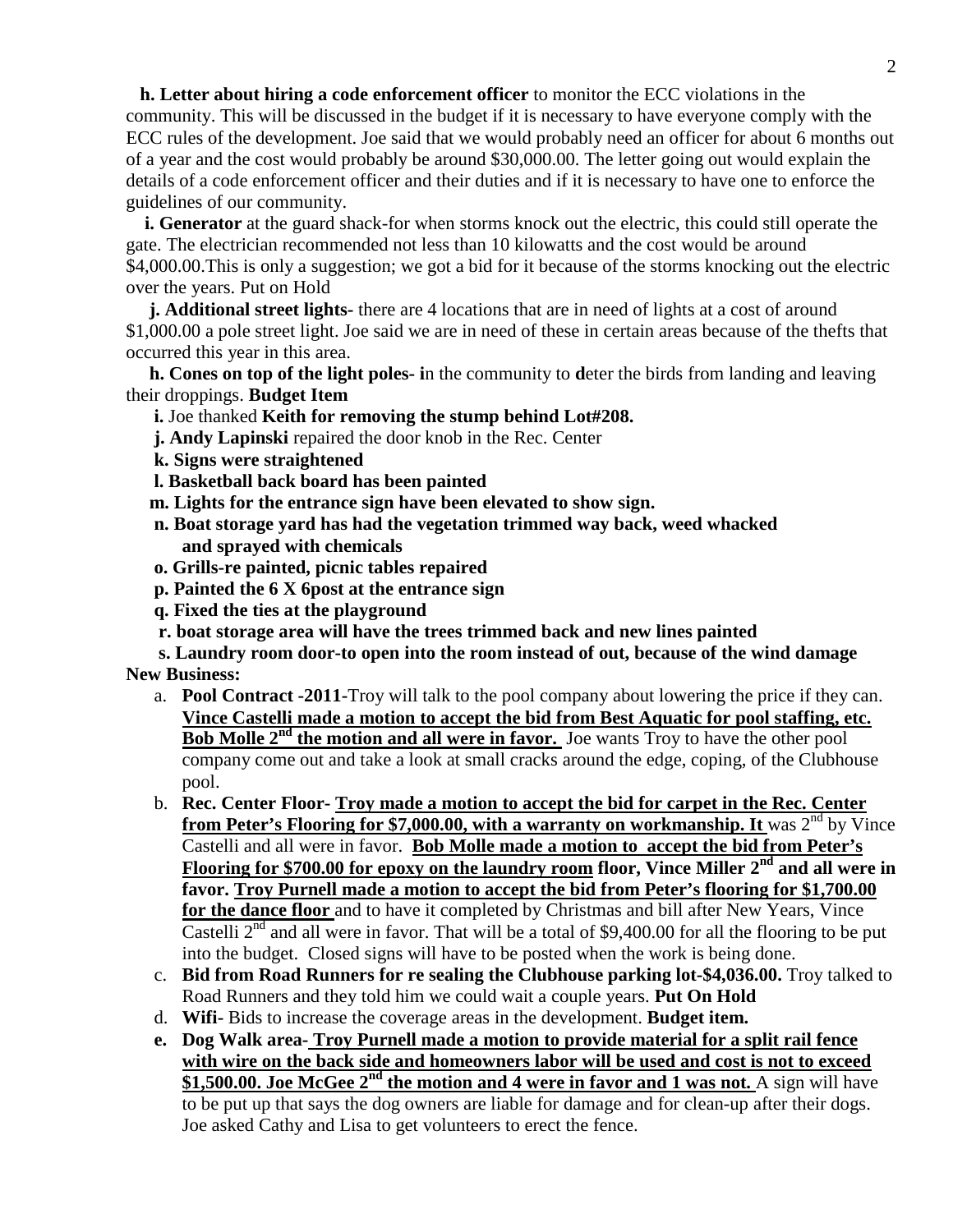# **Committee Reports:**

- **a. Boat storage-**Fred & Dale Verga asked about having more lights in the storage area and replacing the current lights with wider range brighter lights. One area to add another light is over by Mike Whaley's slip #156, and it would be able to light up the horseshoe area also. **Joe wants a price for a new pole light on the right side of the entrance to the storage area and change out the lights that are there with more fixtures and more radiant light, from Curtis Electric.**
- b. **Entertainment-**The New Years Eve flyer will be in the next newsletter. We need a chairperson for the children's Christmas party on December 4 at 2:00 pm. We have had a fantastic year as far as the different activities; we had more participation than we have seen in a while. The entertainment schedule will be discussed at the March meeting. If you would like to chair an activity or if you have a new idea you would like to do, please contact Elaine Davidson.
- c. **Budget-** Elaine Galeone asked about the business card, charges, and who are the vendors. She asked that all vendors should be stated as a line item on the statement. Elaine also asked if Joe had received any e-mail from Mike Tebin, chairperson for the committee, because she hasn't had any contact with him. Joe said he would e-mail him and get a heads up about the committee. **Troy said that Kelly is to put the vendors name for the business card.**
- d. **ECC-** Cathy Ortel said that one of the homeowners that were fined \$2,000.00 never responded to the correspondence and did not take care of the violations. They were sent a hearing date and they never showed up and 2 days after the hearing sent a note saying that the violations were completed. **Cathy said the fine is \$2,000.00 plus the \$50.00 administrative fee.** Joe said that after the meeting the board and Cathy are to discuss the 4 violations and come up with a solution. Cathy had one other homeowner that did not respond to any of the letters until after the hearing and he sent a letter 2 days ago stating that he wants his fine waived and he can't get down here to pull weeds all the time, and didn't see any issues about the rusty roof vents, and most of the bordering is done. He also stated that he thought that the ECC wanted him to sell his house because he doesn't have time to weed all the time. Joe said to write another letter like you normally would address the issues to the homeowner and paraphrase his comment about selling his home and tell him that he can sell his home or maintain his property like everyone else in the community.

# e. **Carl's List:**

- a. purchase a storage shed for behind Rec. Center
- b. place rocks behind Carl's house- Troy said it was leveled off and graded
- c. Trees for Assateague Way-\$3,000.00
- d. Drainage problem behind-Lot#108
- e. Beer Mister missing-Its in Joes car
- f. Replace 25 chairs-Joe gave Valerie the item number off the chair.
- g. Replace 25 lounge chairs
- h. 10 small tables
- i. Purchase better grade of furniture, table umbrella & tables-Carl is the one who purchased the last ones.
- j. No smoking in pool area-board said that if the smokers are putting the cigarettes in the receptacles provided, it should not be an issue, and it is hard to enforce outside smoking and there isn't any smoking inside any of the buildings.
- k. APHOA-to be put onto every item with the year it was purchased-chairs, umbrellas, lounges, tables, etc.